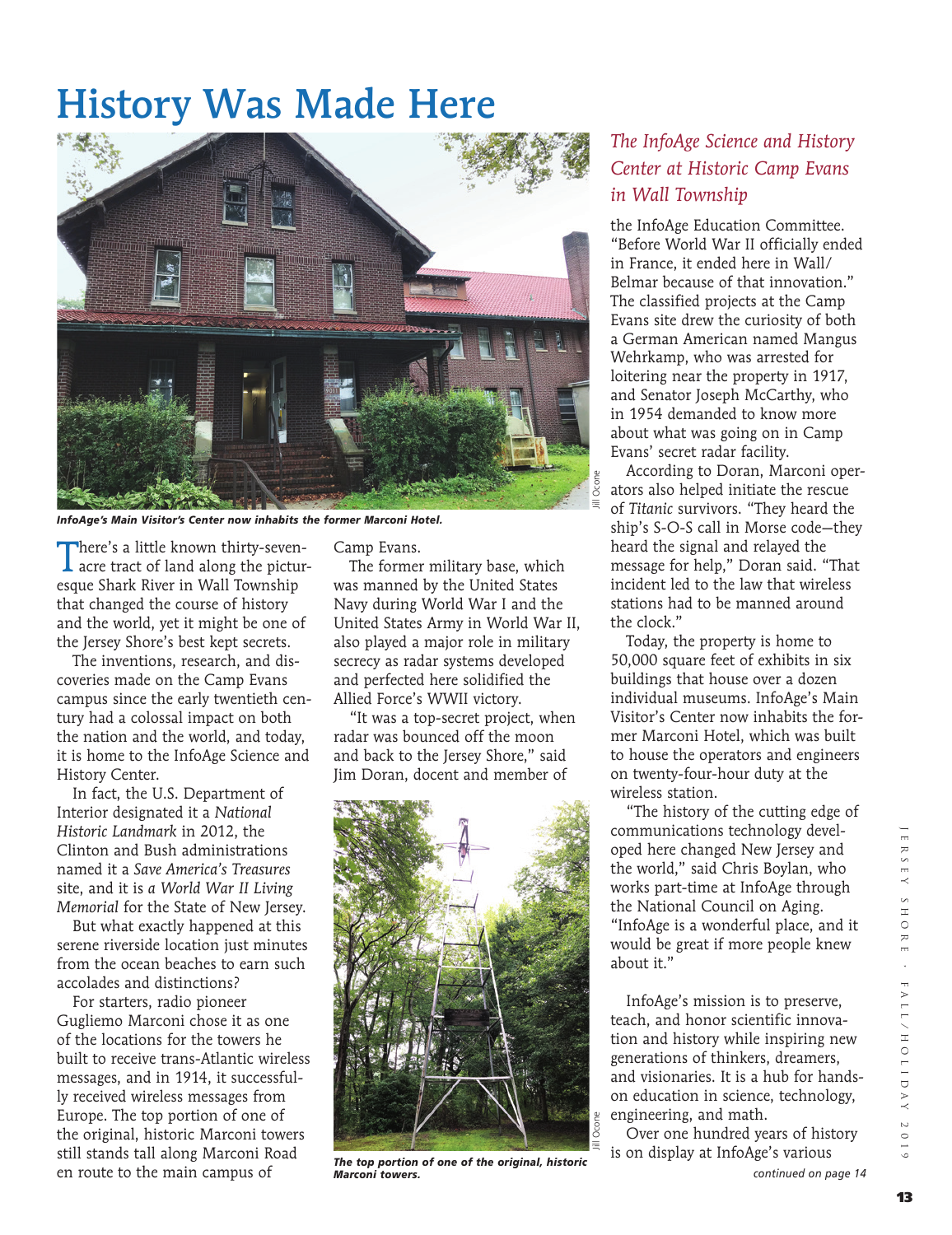museums and exhibits. In the oneof-a-kind center, visitors can learn about the creation of wireless technology, hear early radio programs, listen to their voices bounce off the moon, program historic computers, discover the history of electronic warfare, see full-size military vehicles as well as items salvaged from shipwrecks and so much more. Following is a summary of InfoAge's various museums and exhibits.

The **InfoAge Space Exploration Center (ISEC)** tells the story of space exploration that led to the founding of NASA and the United States Space Program. The TIROS dish antenna on display at the center ushered in the inception of weather tracking by satellite in 1962. In fact, the antenna recorded the first image of a hurricane from space and created hurricane tracking systems that are still in use today. Also on display is the SCR271 antenna used by the former top-secret "Project Diana" in 1946 to send the first signal from the earth to the moon and back in 2.5 seconds. Other exhibits at the ISEC include models and displays about Project SCORE (Signal Communication by Orbiting Relay Equipment), which was established by President Eisenhower to develop rocket technology, and Saturn V and Apollo Program Guidance Computer Modules. ISEC hosts summer camps for children and teens and a number of lectures and public programs featuring NASA astronauts and other space dignitaries and scholars throughout the year.

The **Radio Technology Museum** is maintained by members of the New Jersey Antique Radio Club, who volunteer their time as guides and docents. Visitors will learn about the development of radio from before sparks through today's cell phones. The extensive exhibit of radio technology from the nineteenth century through today includes countless pieces of equipment still in working condition such as vintage radios, microphones, and even rotary and pay telephones.

The Radio Technology Museum is also home to the **National** 

**Broadcasters Hall of Fame,** which takes visitors back to the Golden Age of Radio when a dial was the key to entertainment, information, and good old-fashioned stories. Full radio programs from the era can be heard in their entirety. The National Broadcasters Hall of Fame includes such legends as George Burns, Edward R. Morrow, Dinah Shore, Benny Goodman, Red Skelton, Milton Berle, Frank Sinatra, Ronald Reagan, Les Brown, Larry King, and Art Linkletter.



*Inside the Radio Technology Museum.*

The **New Jersey Shipwreck Museum** is dedicated to preserving shipwreck and maritime history and is owned and operated by the New Jersey Historical Divers Association. The museum contains a multitude of artifacts recovered from area shipwrecks and an extensive collection of research materials. Several photographs and items recovered from the *Morro Castle* wreck off Asbury Park in September 1934 are on display, as is a cannon recovered off Long Island from the 1888 wreck of the steamer

*Iberia.* Other relics on exhibit include a millstone recovered from the wreck site of the *Adonis,* which sunk off Long Branch in 1859, and items recovered from the wreck of the *Mohawk,* lost in 1935 off Manasquan.

The Vintage Computer Federation is at the helm of the **Vintage Computer Museum,** which spotlights computer history from the 1940s through modern

*Before there was wireless (radio) communications, the Morse telegraph, which used wires between locations, was common. On display at the Radio Technology Museum.*

times. Many of the computers on display are in operational condition, including 1940s-1960s mainframes, 1960s-1970s minicomputers, and 1970s-1990s microcomputers.

The **World War II Tactical Communications Museum** highlights army field radio, wire line, radio relay, and tactical message encryption equipment used in the Second World War. Visitors are encouraged to find the secret radio hidden in a canteen within the exhibit.

**The Association of Old Crows' Exhibit** focuses upon electronic warfare and demonstrates how devices can be used to prevent an enemy from utilizing their own electronics in an attack while educating about the importance of electronic warfare on the modern battlefield used to protect United States troops.

The **Military Technology Museum of New Jersey** is the largest exhibit at the InfoAge Science and History Center. It features a vast array of vintage, historic military artifacts, combat artwork, and memorabilia, many of which were donated by local residents. The museum also houses full-size jeeps, tanks, amphibious and other military vehicles, while detailed models and dioramas of equipment and battles, including miniature tanks, jeeps, and aircraft, almost come alive in the **World War II Miniatures Museum.**

The **African-Americans and Camp Evans Exhibit,** located inside the Marconi Hotel, celebrates the